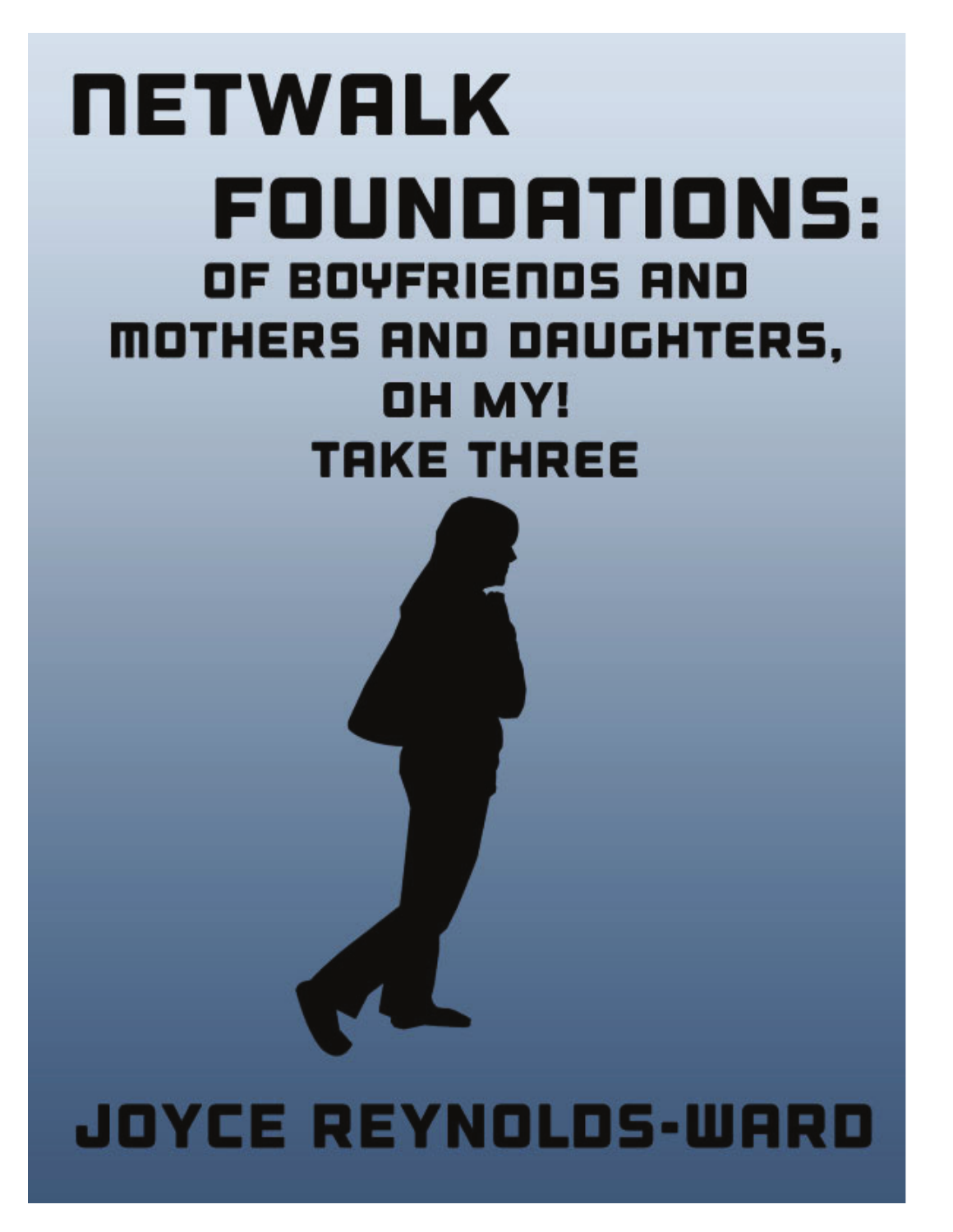# **NETWALK FOUNDATIONS: OF BOYFRIENDS AND MOTHERS AND DAUGHTERS, OH MY! TAKE THREE**

by

Joyce Reynolds-Ward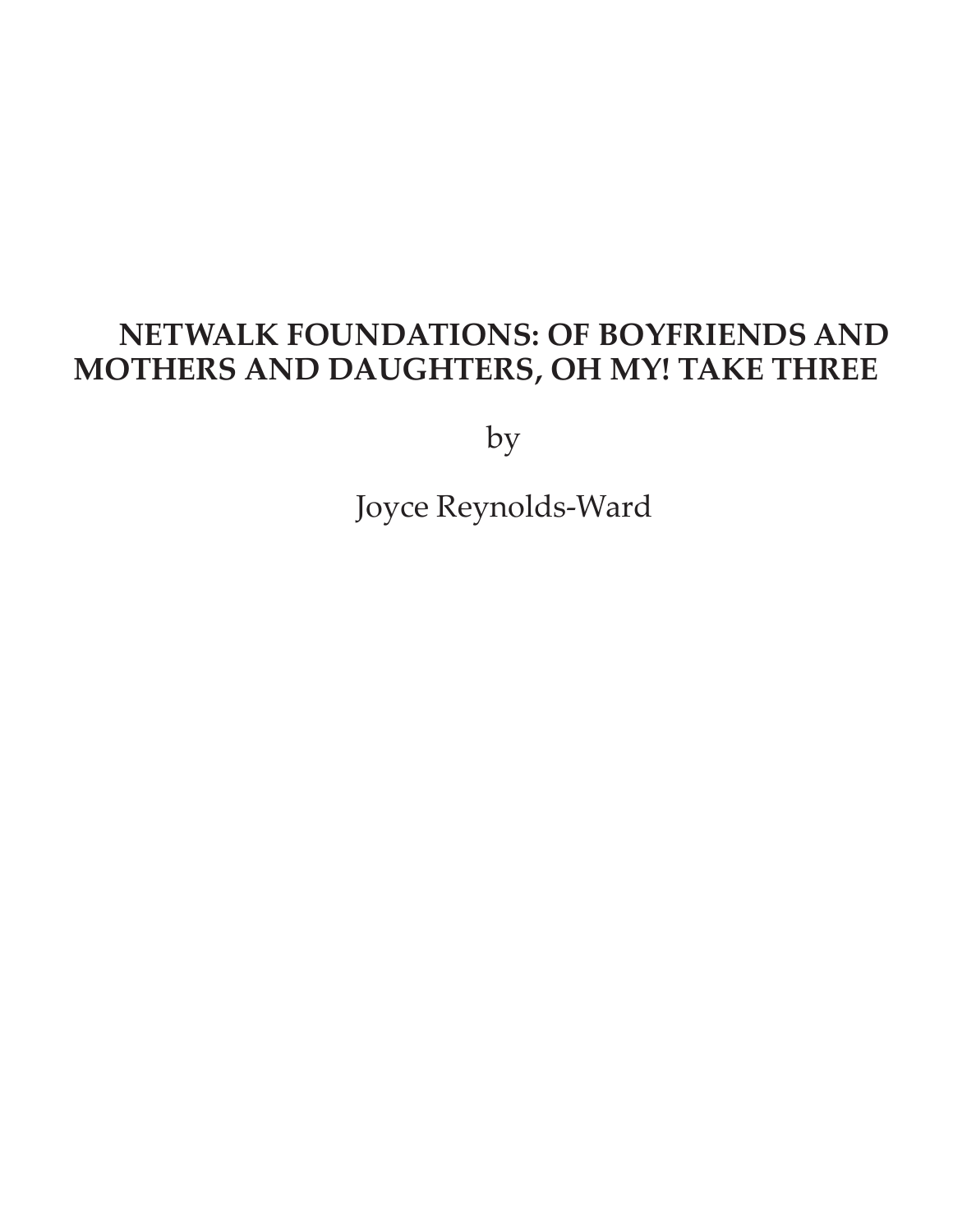This is a work of fiction. All characters and events portrayed in this book are fictitious, and any resemblance to real people is purely coincidental.

Of Boyfriends and Mothers and Daughters, Oh My! Take Three and Netwalk Foundations © 2013 by Joyce Reynolds-Ward. All Rights Reserved. No part of this book may be used or reproduced in any manner whatsoever without written permission, except in the case of brief quotations embodied in critical articles and reviews. Distribution is handled by the author, and all requests for redistribution should be pointed to the author.

First Edition: August 2013

Layout and Cover by Samuel Ward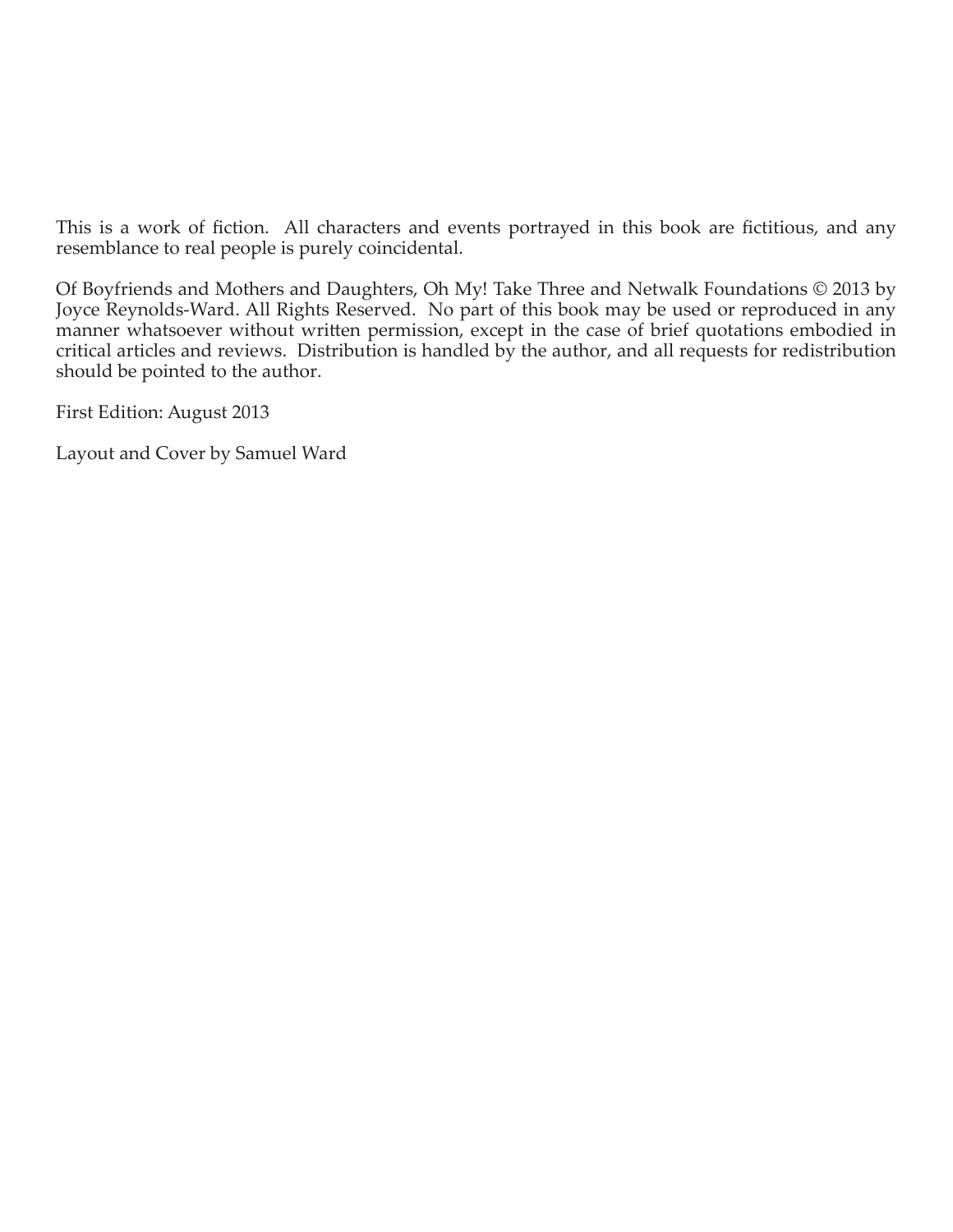**Contents OF BOYFRIENDS AND MOTHERS AND DAUGHTERS, OH MY! TAKE THREE** *Author's Notes:* **Published books and short stories About the Author**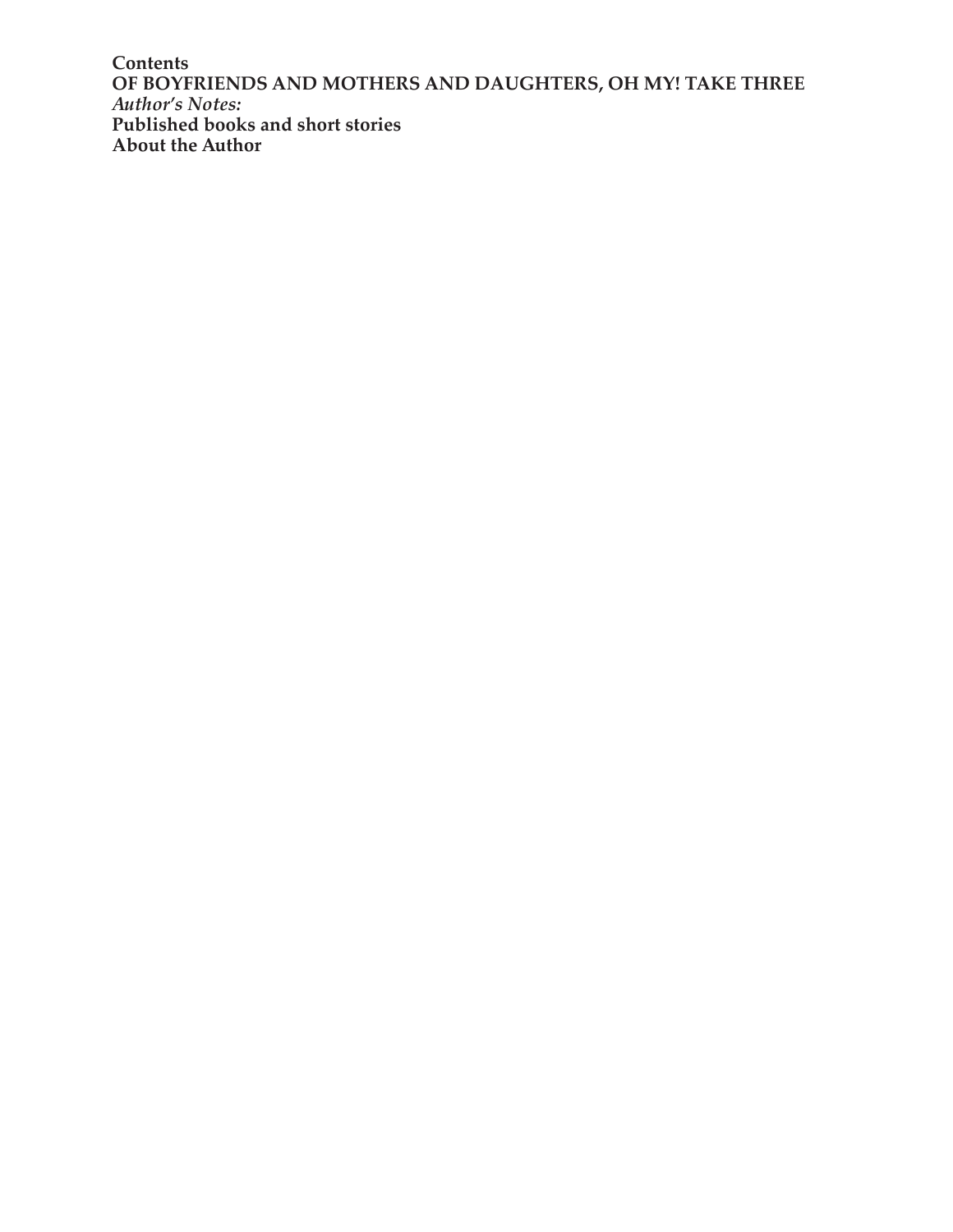#### **OF BOYFRIENDS AND MOTHERS AND DAUGHTERS, OH MY! TAKE THREE**

*What the hell?* Will Landreth scowled at the strangest thing he'd ever seen since dying and becoming a Netwalker. He'd followed the key his daughter Melanie had given him to his wife Diana's Netwalk chip, to--*this*? An opaque white cube floated in front of him in virtual space, sharply outlined against the darkness of virtual shot through by colorful packet flows. The cube put off the same deep sub-bass rumble and sharp vibrations of the Shadow Chamber, where rogue Netwalkers and possibly the Gizmo device were exiled.

But this was in Diana's chip. Will had been to the Chamber before, and this wasn't where the Chamber was supposed to be. *This was in Diana's chip.*

And, perhaps, this was the explanation for some of their problems with the Netwalker Sarah Stephens. Will's own refuge in his host's chip didn't look or feel anything at all like this impenetrable white cube. He'd seen other Netwalkers' refuges upon their invitation, as part of his ongoing research. Theirs all resembled his--some sort of variation of a virtual 3-D schematic on a chip, open and airy, tied into virtual linkages even when the user was recharging and resting. Or hiding. But this cube, this *thing*, had no linkages. It floated in virtual space with no packet flows touching it. If anything, the flows deliberately angled away from the cube.

Will became aware that he had shrunk down in size while pondering the cube. *Not enough body awareness.* If this thing really did have some sort of tie to the Chamber, then small and insignificant wouldn't make any difference to its abilities. He made himself big again, thinking about snowboarding. Those memories and that shape helped when he had to be aggressive in virtual.

*I can't contact Sarah,* Melanie had said when she'd given him the virtual key to Sarah's space in Diana's chip. *This isn't usual. There's always something odd going on when Mom locks Sarah down, but I usually know why Sarah got locked down. This time I don't know why, Dad, and all of my Enforcer tools can't get me in to her. I've allowed Mom to handle Sarah in her own way in the past, even when I've disagreed with her choices, but--now even Mom's personal Enforcer is worried. Sarah's been in the chip long enough to go nuts. She doesn't handle extended chip lockdown well. I think it's time for a Netwalker to try getting to Sarah to find out what's going on--and you're my best choice.*

Humming soundlessly (even without a body, certain flesh habits still clung for focusing and other purposes), Will rode a virtual skateboard around the cube, scanning for any input or output links. There wasn't much, certainly nothing of the level he'd measured from other Netwalker refuges.

The skateboard warned him before he ran over the sensor node. It stopped sharply, like he'd programmed it to do, issuing him a quick but detailed warning before shutting down and disappearing, leaving Will hanging in a temporary safe spot.

"Now what's this?" he murmured, studying the node. Will didn't expect any auditory reaction from it. The data from the skateboard sensors indicated that contact with either packet flows or a virtual personality set it off. *Would work to detect most Netwalkers. But I'm not most Netwalkers.* He squatted to study the sensor further, then flopped on his back to pull off the reporting data link from underneath the node, and traced it back.

Curious. Direct report to Diana. High sensitivity to the virtual markers of Melanie, her daughter Bess, her husband Marty, and Marty's Netwalker Ness.

*Near as I can tell, I'm not included in the lockout. That makes things a little bit easier.*

Oversight on his wife's part, or trap? Nevermind, he'd handle it as if it were a trap. Will delicately spun a counterblock from virtual matter, coding it to override any awareness of his markers. He delicately cloned off the node's programming and ran his counterblock by it in a quick sim. He corrected one small program segment and nodded when it passed his second test.

<No time like the present.> He transmitted the new programming to the sensor, ready to flee if Diana showed any awareness that her sensor network was being tampered with.

No response. *She's forgetting what I taught her years ago.* The thought saddened him. Old age or something else? The things Melanie hadn't said but he'd sensed were worrisome. Melanie had spent enough time in virtual that she projected deeper concerns nonverbally as well as any Netwalker. Something was changing Diana, and--she wasn't the woman he had loved when he was alive. She'd barely acknowledged his existence as Netwalker when he'd died, and things hadn't improved. *It's been--what? Thirty years?* Maybe that was Sarah's influence on her, or a fear that too much friendliness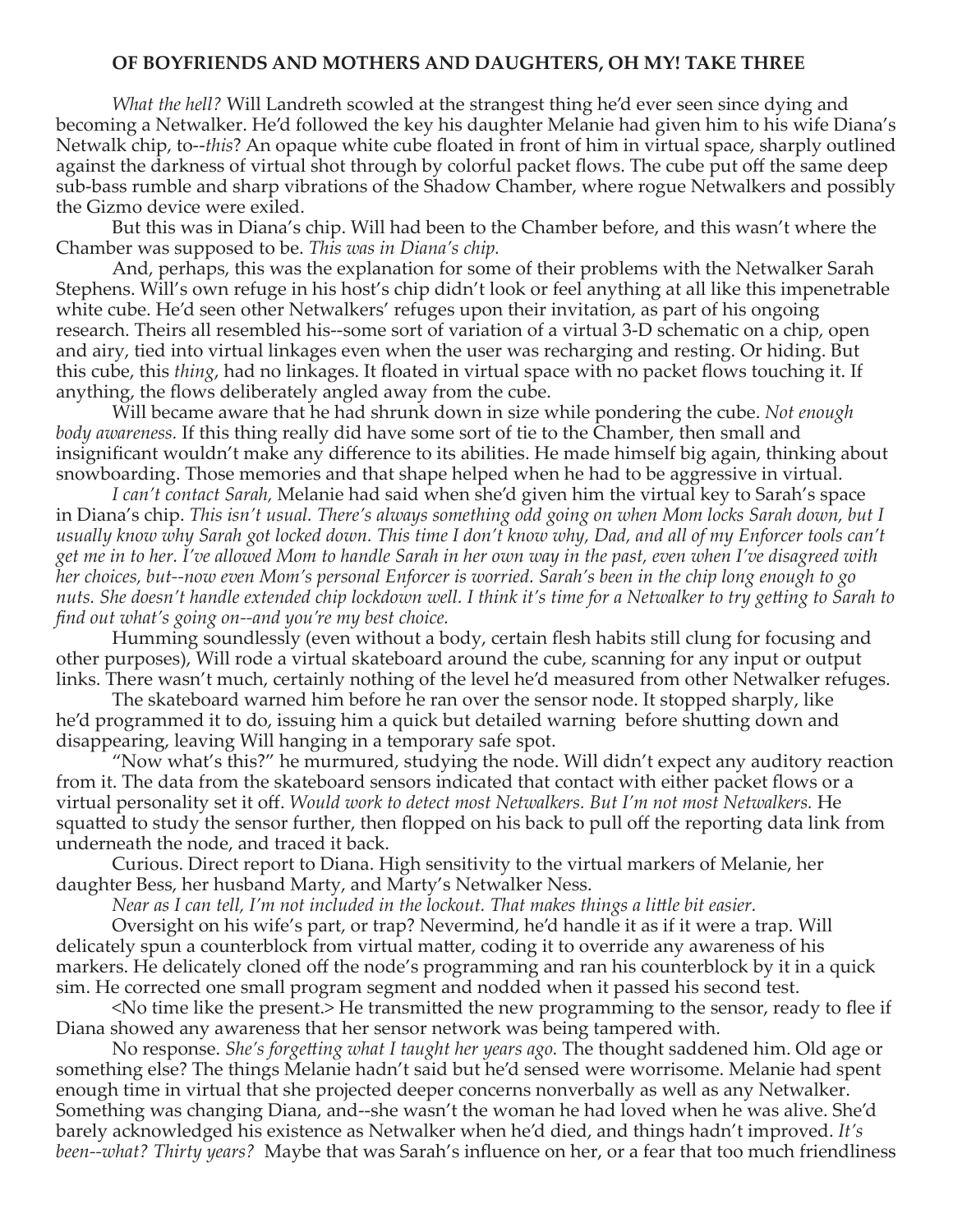to another Netwalker would anger Sarah.

But that didn't explain everything about the changes in Diana. She'd spent a lot of time in close proximity to Gizmo. Melanie worried about Gizmo constantly, but given how Gizmo had tried to kill her daughter Bess shortly after she was born, those concerns were explainable. Diana's cavalier attitude about Gizmo exposure was something else.

Will moved in cautiously. He detected and dealt with two other warning networks, still soundlessly humming as he worked. *Melanie didn't say that reaching Sarah would be this difficult.* But he should have known. If it were easy, Melanie would have successfully contacted Sarah and he wouldn't be tiptoeing around in another Netwalker's chip without their invitation. At last he reached the cube itself. Pausing, he brought out Melanie's key and studied it, frowning. Given what he'd already encountered, would this key work, or would it trigger further defenses?

*Assume more defenses. Always assume more defenses.* He cloned off the key programming. This was slower and more difficult work, requiring a deeper level of concentration as he tweaked the Melanie markers to himself, testing and retesting the changes to ensure that they didn't change the key's basic programming.

Done. Will laid the key directly against the wall of the cube. A small square opened. He had to shrink to slide through, and then the square closed behind him. *Am I trapped in here, too?*

*Where's Sarah?* Key concern--*find Sarah, worry about getting out later*. Sarah was the strongest and most predatory Netwalker outside of the Chamber. Will looked around. He startled as a figure unfolded in the far corner, looking around wildly.

"Sarah?" he ventured.

"Who the hell are you?" Sarah leapt up, expanding to twice her normal size. Will stretched to meet her, still keeping his snowboarder self primary. Sarah manifested her feral shape, with elongated, near-skeletal limbs, sharp claws and pointed teeth. A shredded white winter stealthsuit hung in tatters from her frame, and tousled white hair accented her red, bulging eyes.

"Will Landreth. Your son-in-law when we were in the meat. Netwalker. You killed me. Remember?" Will forced himself to stare steadily at feral Sarah, most dangerous of all the forms she could take. To his relief, she didn't advance on him but stood staring. *Not right. Not right at all.* Sarah shouldn't be wearing this manifestation of herself in the chip. Not under normal circumstances. This shape only happened when Sarah had been infected by a virus, or had her power levels drawn down away from her charging site in Diana's chip--but if Sarah had been infected, wouldn't Diana have hollered for someone to come treat Sarah? Was Diana doing this on purpose?

He knew what his answer would have been once upon a time. But now?

*God, Di, what are you doing to her?*

"Will?" The voice wasn't feral Sarah.

Will remained alert, however, uncertain what Sarah's next move would be. *Wait for her*. Sarah was capable of very devious behavior.

"It's really--Will?" Sarah's eyes changed back to her normal gray-blue and she straightened up. Her teeth and fingernails returned to normal but she still wore the shredded stealthsuit.

*That's encouraging.* He could dare a response without worrying that some random detail would give her a reason to attack him.

"Melanie tried to get in but she couldn't. She gave me her key. Sarah, what the hell is going on? You've been in here for three days." Even if she didn't know for certain, maybe he could get some clues from what Sarah *did* know about her plight.

Sarah swallowed hard, eyes darting around. "This isn't necessarily a secure place."

"I can try to make it more secure."

"Ha!" Sarah bit back further comment. Then, more quietly, "You did get in here. If anyone can secure this place, you can. Don't risk it for long, Will."

Even without a body the warning in Sarah's words chilled him. *This isn't her usual behavior.* Will quickly spun a secure virtual hologlobe. "Come here," he said, stifling a shudder at the thought of being locked in the globe with Sarah. If this was just a ploy on her part--no. At some point he had to start trusting her. This wasn't a good situation for her to be in.

Sarah shuffled over next to Will. He activated the globe, then sat cross-legged, floating near the middle. Sarah's form changed as well to a younger persona, clad informally in jeans and a soft red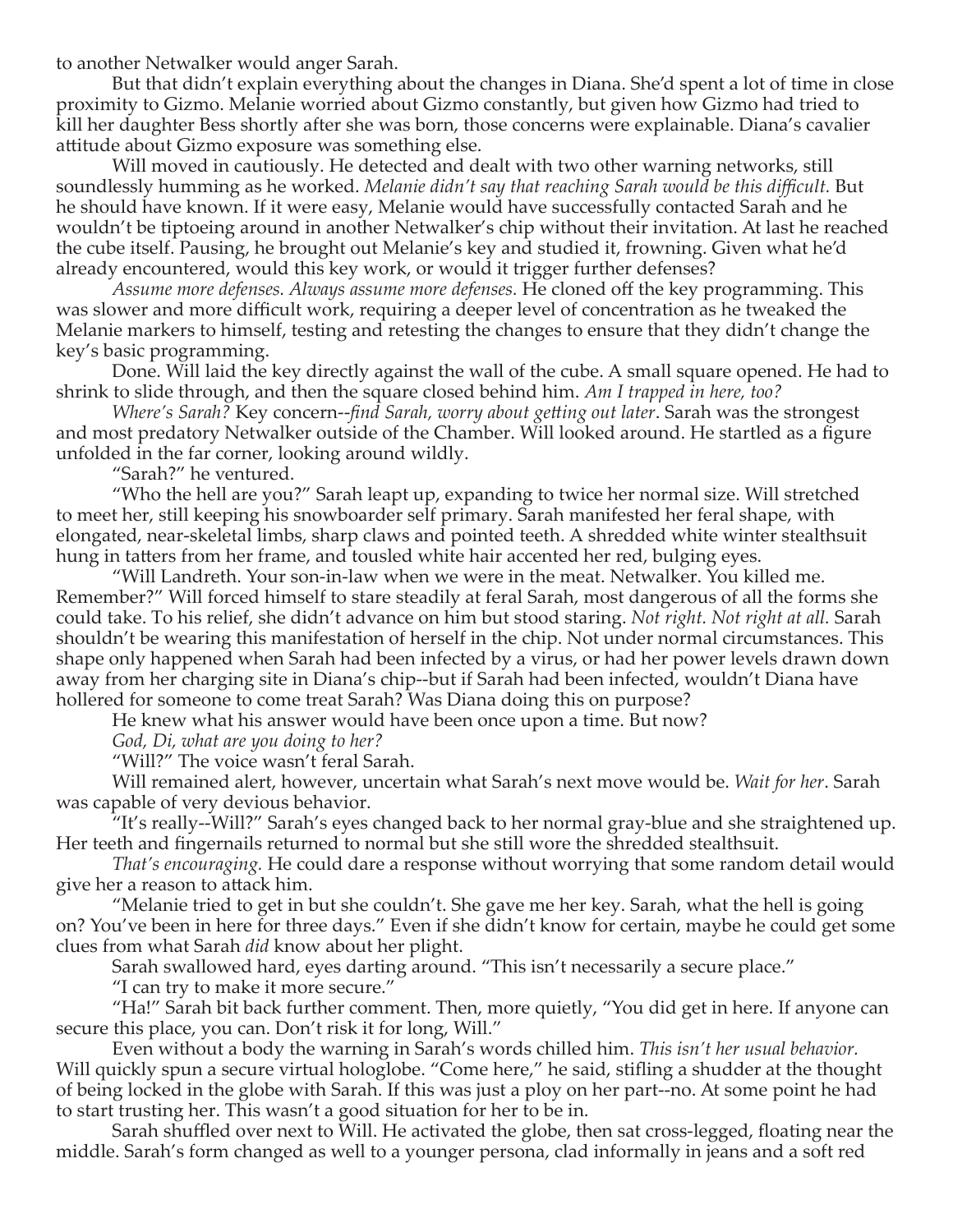pullover. *Don't think I ever saw Sarah dressed that casually in life!* This Sarah looked to be in her twenties, someone he'd only seen in pictures. She reclined in a chair that Will couldn't see. A heavy bluegray shackle with inset neon-green lines that glowed menacingly throughout the shackle's surface appeared on her right wrist.

"Better. Much better. Thank you, Will. Even this little bit is--a relief."

"What's going on? What is Diana doing to you?"

"I don't think it is Diana doing this of her own will. It's Gizmo," Sarah said, voice low. She held out her right wrist to Will. "Can you break this? Gizmo's using it to keep me locked in this damn room."

Will examined the shackle. "Who locked this on you? Diana?"

"No. I had a run-in with Gizmo." Sarah glanced around cautiously. "It started mucking around with Diana and I tried to stop it. So it locked me down. I have no idea what it's doing to her."

"She's being evasive about why you're locked down. Melanie hasn't been able to talk to her directly, and Deirdre Conley can't get through to you either."

Will frowned as he studied the shackle further. He blinked up schematics from records he'd kept over many years--ah. Yes. This wasn't the first time a Gizmo analogue had used this form of shackle, though this one appeared to be more complex than the last one. He weighted the appropriate charge in his index fingers, rechecked the schematic, then pressed delicately in two places. A puff of what would have been smoke in meat life startled him back.

"OW!" Sarah yelled. "Will, damn it, that BIT me! Careful! That could be a warning--"

"Duly noted," Will muttered. He checked his perimeter warnings and upped sensor sensitivity. Then he looked back at his schematics. If that decoding didn't work, there was a deeper and more complex coding to consider. *And if that one doesn't work, we're in trouble because I know that one will trigger Diana and Gizmo.* He reviewed his steps one more time, then gently pressed all ten fingers onto the shackle's sensor pads. He felt a tingle in his fingertips, but--nothing. He pressed more firmly. Something yielded but the shackle didn't release. Will weighted the pressure more on his index and ring fingers of his left hand.

Pressure released. The shackle snapped open. Sarah yanked her arm away from the shackle and it clacked shut on itself, folding repeatedly until it was the size of a pinhead. "I wouldn't let that float free," she advised.

"Got it." Will deployed one of his favorite devices, a trap door chip keyed to him and him alone, no Enforcers like Melanie, no Netwalkers. It was his insurance against predatory attacks. Sarah couldn't take this chip from him and while he hadn't tried it with this Gizmo analogue before, hopefully it was enough like the other analogues he'd encountered that it lacked enough sentience to overrule his chip's programming.

Nonetheless, he strengthened his defenses. The trap door gobbled up the shackle mote. For safety's sake, Will sealed it away in a packet. Once free of this place, he'd send it to the lab of his chip host, Julia, for further study.

Sarah sighed and sat up. "We've got big problems, Will."

"I figured as much. What's going on?"

"Gizmo's influencing Diana more and more. She doesn't realize it."

"Are you safe?"

"I--may not be." Sarah got up and began to pace. "Maybe I'm paranoid. But talking to Diana is far too reminiscent of talking to Francis Stewart before he disappeared."

"Just what did happen to Francis?"

Sarah shrugged. "You know as much as I do. He went out after Gizmo and didn't come back. I've seen him in the Gizmo virtual core, along with Liam Jeffreys and Tim Conley. I'd assume that means he's dead and Gizmo assimilated him. I just don't know if it was willing or not. With Francis- it could have gone either way."

"Damn." Will conjured up the snowboard and took it for a quick twist and spin, grabbing more air than he ever could have done in his own body. He nailed the landing and skidded to a stop.

Sarah scowled at him. "We don't have a lot of time for that snow bum screwing around! Those sensors inside the white room are time-dependant. We can only evade them for so long."

Will shrugged off her criticism. "Figures. Well, what are we going to do? How do we get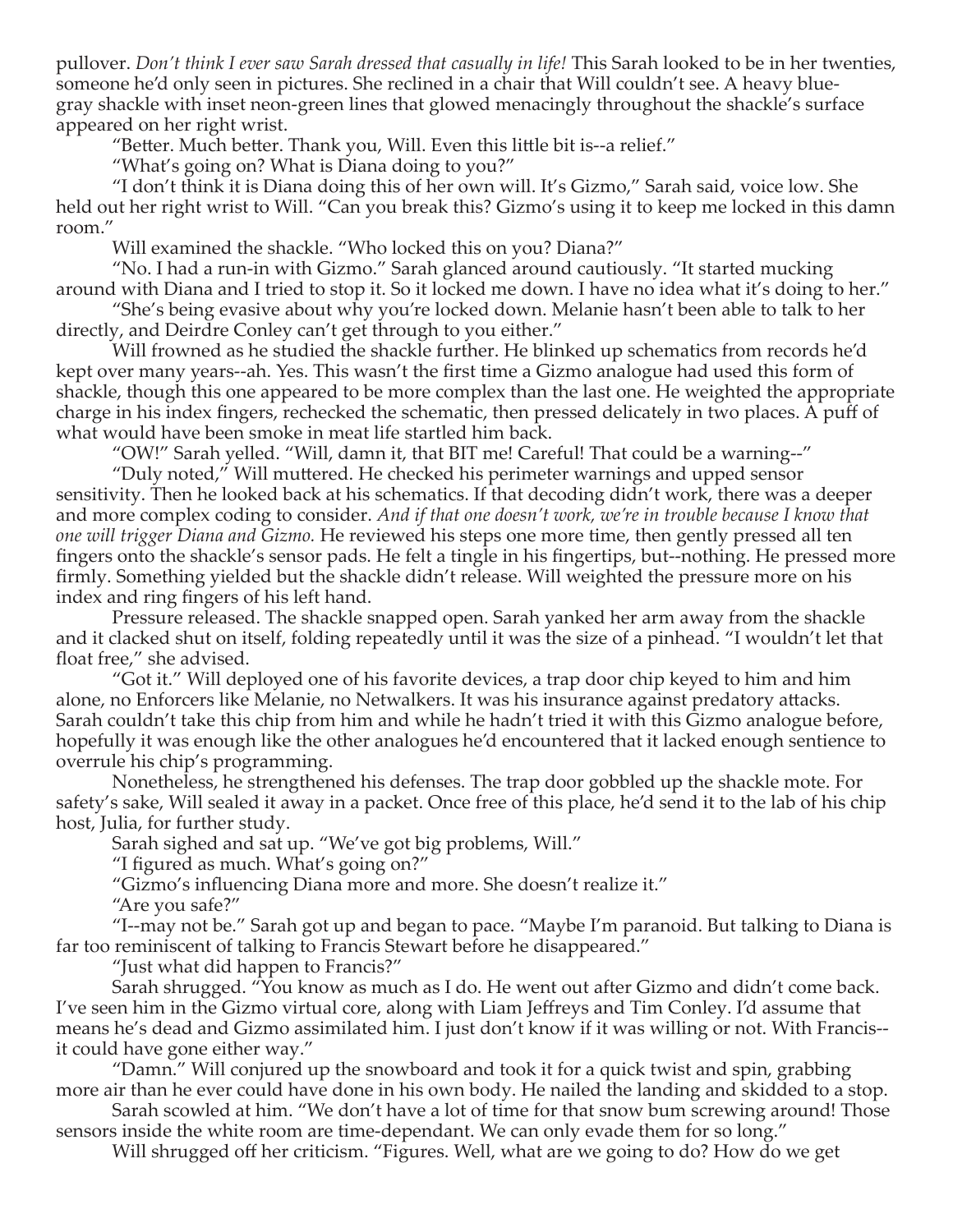through to Diana to let her know that she's compromised?"

"I don't think we have the time to blast through to her. We've got to go through Melanie and keep Bess safe. Whatever's going on, Gizmo's ultimate target is Bess. I've been able to gather that much. What I can't figure out is what role Diana plays. Gizmo's influencing her in odd ways--for example, Diana's not been taking care of herself. I usually can remind her or do little tweaks to keep her healthy, she's not had problems with that in the past. Now I can't. Gizmo blocked me the last time I tried, and--well--that's why I'm here."

"Sounds like Gizmo may be trying to force you to take the Option and jump into Bess." That was the most likely option. If Diana died, Sarah needed to have a new live host--and so far, that was something they'd not done with Netwalk. A new concern intruded. "Is Diana uploading?" *What happens if Diana uploads herself? She used to be adamant that she wouldn't upload, so we haven't planned for her to have a Netwalk host. Melanie? Bess is automatically tied in to Sarah. Alex Jeffreys? No, he's targeted for a different Netwalker. Do we have someone trying to steal Netwalkers?* That part did make sense in a bizarre manner.

 Melanie needed to know about this, fast. Diana had always claimed she wouldn't upload, but if Gizmo was influencing her, that could change.

"It's very possible. To both things." Sarah wrapped her arms around her legs, resting her chin on her knees. "I'm not sure if Diana's prepared a death upload link. But I wouldn't bet against it."

"Damn," Will repeated. He had to get this information to Melanie. But Sarah also needed to get out of here. "What can I do to help you right now, Sarah? Should we set up the transfer with Bess?"

"Hold--that option for a bit longer," Sarah said slowly. "I can help keep Diana alive while Melanie and Deirdre go in after Gizmo. Hopefully that will be all that needs to happen. They've done that exorcism before. If we can hold off the transfer just a bit longer--Diana's planning to retire soon. When she retires from the Corporate Courts, then we can switch me over to Bess, hopefully in a much less stressful period."

*If Diana lives that long.* He had to wonder after all this. Gizmo wasn't easy on humans, live or virtual. Since Sarah had been performing maintenance work--*just what the hell was she doing?*--it was entirely possible that Diana's health could take a steep decline without Sarah inside to watchdog her. *Probably best not to share that thought with Sarah!* "You going to be able to stay sane in here?" Will waved at the whiteness around them.

"If you've got a tool I can use to get out, I'd sure appreciate it," Sarah said softly.

Will studied her, considering. Giving Sarah an escape tool might not be the best of choices. But, given the situation--he'd much rather deal with a Sarah free from a Diana possessed by Gizmo than a Sarah driven crazy by lack of external contact with the real world. Netwalkers needed to be able to take in outside sensations or they'd go slowly insane from sensory deprivation. And Bess was at least nominally ready to take Sarah on.

*Worth the risk.* He made the decision and pulled out his key. Aware of Sarah's eyes on him while he cloned the key, he focused on the markers that he'd changed from Melanie to himself. How best to show her what to do to change the markers? He couldn't do this piece for Sarah, she had to sync the key to her markers herself. Color coding for the markers. That would do it. He programmed the code in. "Touch the green spot," he told Sarah.

"There's another," she said after touching it.

"Keep touching until they're all gone."

At last she finished touching the key. "Now what?"

"Hide it on you. Here." He pulled out another device, a strength enhancer that would boost the key's power. "Couple it with this, and you'll blow your way right through the wall. But this other allows you to be a bit more sneaky." *Have to watch her in the long run with this tool.* But, given these circumstances, he didn't have a lot of options.

Sarah tucked the key away in a sleeve holster he didn't realize until then that she had, and put the enhancer in her other sleeve. "Thanks, Will." She brushed her hands through her disheveled hair. "I won't misuse it."

"I'd better go. Melanie needs to know what's going on."

Sarah's hand closed on his. Will tensed, ready to stave off an attack, but nothing happened.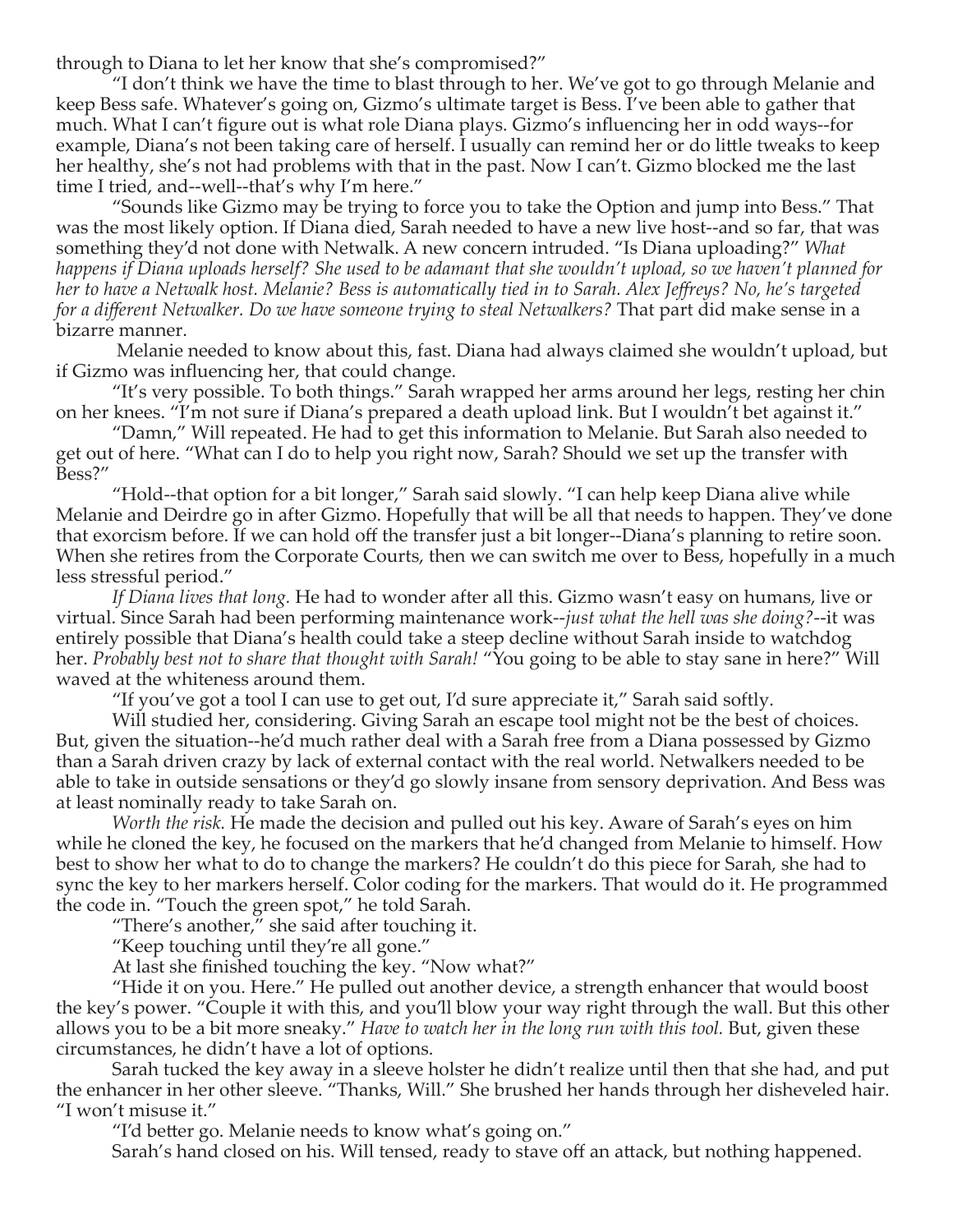"Thank you. If you can let me know when they stage their exorcism of Gizmo--"

"I'll come tell you myself," he promised.

"Better get going," she warned.

"On my way."

As Will carefully wended his way out of the virtual networks tied to Diana's Netwalk chip, he had time to think about the irony. Years ago, when they were both alive, he and Sarah would never have cooperated like they did now, as Netwalkers.

*Situations change.*

In the long run, change was the only thing he could count upon.

#

Marty Fielding hesitated at the doorway to the family dining room in Do It Right's Hoodland compound. His mother-in-law Diana Landreth stared out the window at the dry and straggling trees on the ridges, the spruce and Douglas fir and cedar getting brown and skeletal, the yellowing leaves of the alder trees which had poked in between the dying conifers out of place on this spring morning.

*I so do not want to do this.* But after Bess's meltdown yesterday, Melanie was in no state to deal reasonably with yet another petition from her mother for DIR to rejoin the Corporate Courts. *I don't care how you tell her,* she had told Marty. *The answer is no, no, and still no, damn it. Our daughter will not be exposed to Gizmo and I'm not going there either.*

Bitter words best not spoken to her mother, not in these times of delicate maneuvering for High Space contracts. That's why he was here and not Mel.

*Showtime. Let's get this done.*

Marty coughed to alert Diana of his presence and went over to the bar. "Good morning,

Diana," he said as he grabbed a mug and poured coffee. "Want some coffee?" He waved the carafe at her.

Diana shook her head, seemingly rapt in studying the ridges. "No thank you, Marty. Those trees still aren't coming right. Damn it."

"Sarah's last legacy. Or was it Peter's move?" Marty decided to start with the black coffee. It certainly smelled inviting enough to drink black for once. He settled in the deep barrel chair, angled so that Diana would have to turn away from the window to look at him.

"I think it was my brother's doing to spray that defoliant before landing," Diana muttered. She turned to face Marty. "I thought Melanie was meeting with me this morning."

Marty shook his head. "She's with Bess."

Diana frowned. "Bess is okay?"

"She had another meltdown yesterday."

"Damn." Diana glanced toward the window again, biting her lip. "I was hoping that things would change as Bess got older."

"Not yet." He sipped his coffee. Silence pooled between them, heavy with things still unsaid. Marty held the silence, waiting Diana out.

"I suppose this is a bad time to talk about bringing Do It Right back into the Courts," Diana said finally, sitting up.

"Not as long as the Courts still require Melanie to have a Gizmo link and Bess to be presented to Gizmo."

"Is that why you're here and not Melanie?" Diana's mouth quirked into a half-smile, halffrown.

"Believe me, I'm the rational person on this subject," Marty said, swallowing more coffee. It tasted raw and bitter, fiery all the way down. He put it aside. "We decided this was best."

"We need you and Melanie as part of the Courts team," Diana said.

"I can consult." Marty studied his hands rather than look at Diana. "Melanie is firm, though. No cooperation with the Corporate Courts except to deal with Disruption, Dialogue, or Netwalk issues. Even then, she wants the contacts for her to come through Deirdre Conley. I can consult but I can't be exposed to Gizmo. It's too great a risk to Bess."

"I think you two are being overly cautious. And you're isolating yourselves."

Marty shook his head. "You've not seen Bess in a full meltdown. You've not dealt with the aftereffects."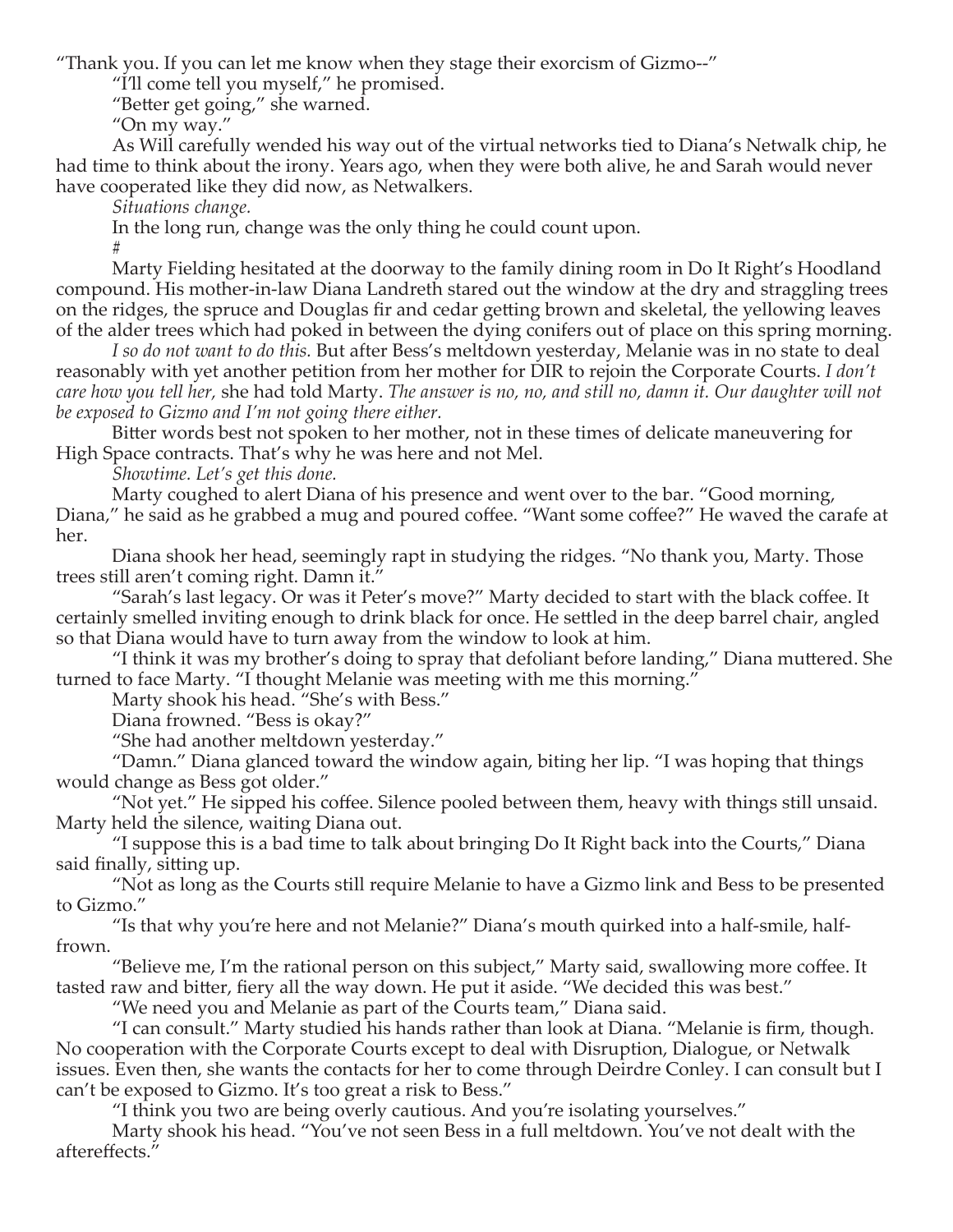"Seizures?"

"Head banging. Self-injury." He stared directly at Diana, his own anger and fatigue growing as he remembered how scary this last meltdown had been, his voice rising and sharpening as he spoke. "She'll do anything to shut down sensory inputs, and if that means taking a knife or blunt object to herself to bash them out of her head, she will. Yesterday, Alex Jeffreys was out on maneuvers when she melted down. It took both Melanie and Nik to keep Bess from gouging her eyes out, then to disarm and sedate her. When she woke, it would have started all over again except Alex was there. She can't shield herself from virtual inputs, and when Gizmo starts poking at her without Alex around like it did yesterday, she has no defenses. *No defenses at all,*" he spat out. "Yesterday, she also sliced her wrists up so badly that we had to transfuse her. She's black and blue from banging her head and thrashing around. She broke two fingers. Mel and Nik are bruised and Bess got Mel in her left hand with the knife." He took a deep breath. "Bess is fast and these meltdowns happen without warning because we never know when a Gizmo contact will trigger one. So you wonder why we're reluctant to rejoin the Corporate Courts and expose Bess and Melanie to Gizmo again? God, you're clueless!"

<Melanie, I can't do this!> he sent subvocally, hoping he didn't trigger Bess into another meltdown from this short contact. <She just doesn't get it! I blew up on her. Told her exactly what happened yesterday. Not quite explicit detail but close.>

<Okay, we're committed. Let's stop dancing around the subject like we have been. She wants to push it, I'm tired of shielding her from what the consequences could be for her granddaughter. I'm sending Mom a visual of Bess's current condition, > Melanie answered. <Tell me how she reacts. >

It only took a moment.

Diana flinched and closed her eyes, shaking her head. "Okay. Okay. Melanie, I *get it*. Oh my God. Marty, tell her *I get it*, I don't need to keep seeing that picture."

<It hit her. *Finally.*> "That picture is what we have to live with," Marty said bitterly. "*That* 

*picture* is Gizmo's legacy to Bess. We've tried to spare you the details, but if you don't get it--"

<Oh hell. Bess is starting to react.>

Marty quickly shut down the link.

Diana sagged back in relief. "Marty, I didn't know--"

"We've tried to tell you, over and over again for the past two years. Any contact with Gizmo packets and Bess can turn self-destructive. *Any* contact, but not *every* contact. We still don't know what the specific triggers are that Gizmo pushes but it is a Gizmo contact. Bess may be having another meltdown right now because Melanie's sending you that picture might have been enough virtual exposure to send her into overload!" He closed his fingers into fists, fighting back the urge to get up and go check on his wife and daughter. So far he didn't hear any Security alerts. A good sign.

"Can you do anything? My God, Marty."

"We don't dare put a chip in her until she's fourteen at the earliest."

Diana blanched. "Nine years? Can't you do something sooner than that?"

"Not until she's fourteen. Then we can see if the Netwalk chip will help her shield and block unwanted virtual input. If it works, then we'll be able to channel her talent. When she's not reacting to Gizmo, she's even more natural in virtual settings than Mel. But that's just it. We can't train her for virtual work until she's mature enough for a chip without risking what you just saw. So why the hell would we want to expose her to Gizmo until she's got some sort of protection against it?"

Diana fell silent. Marty grabbed his mug and went back to the bar to add cream and sugar to his coffee. When the color almost matched his red-brown skin, he returned to the chair. This time the coffee was less fiery and more soothing as he took a tentative sip.

"All right," Diana finally said, her voice quiet. She rose. "Since you're dealing with a Bess meltdown, I won't impose any longer." She sighed. "I'm probably likely to trigger another meltdown in Bess if I try to see Melanie and Bess, right?"

"Mel would have to screen you first. Right now any contact could set Bess off. I'm hoping Mel's quick subvocal was shielded enough to protect her."

Diana waved her right hand. "No, no, Melanie doesn't need that right now. But Marty. At some point I do need to work with you and Melanie on a Courts-related initiative. I will go back to the Courts and see about setting up a structure so that you can isolate the Gizmo linkages from Bess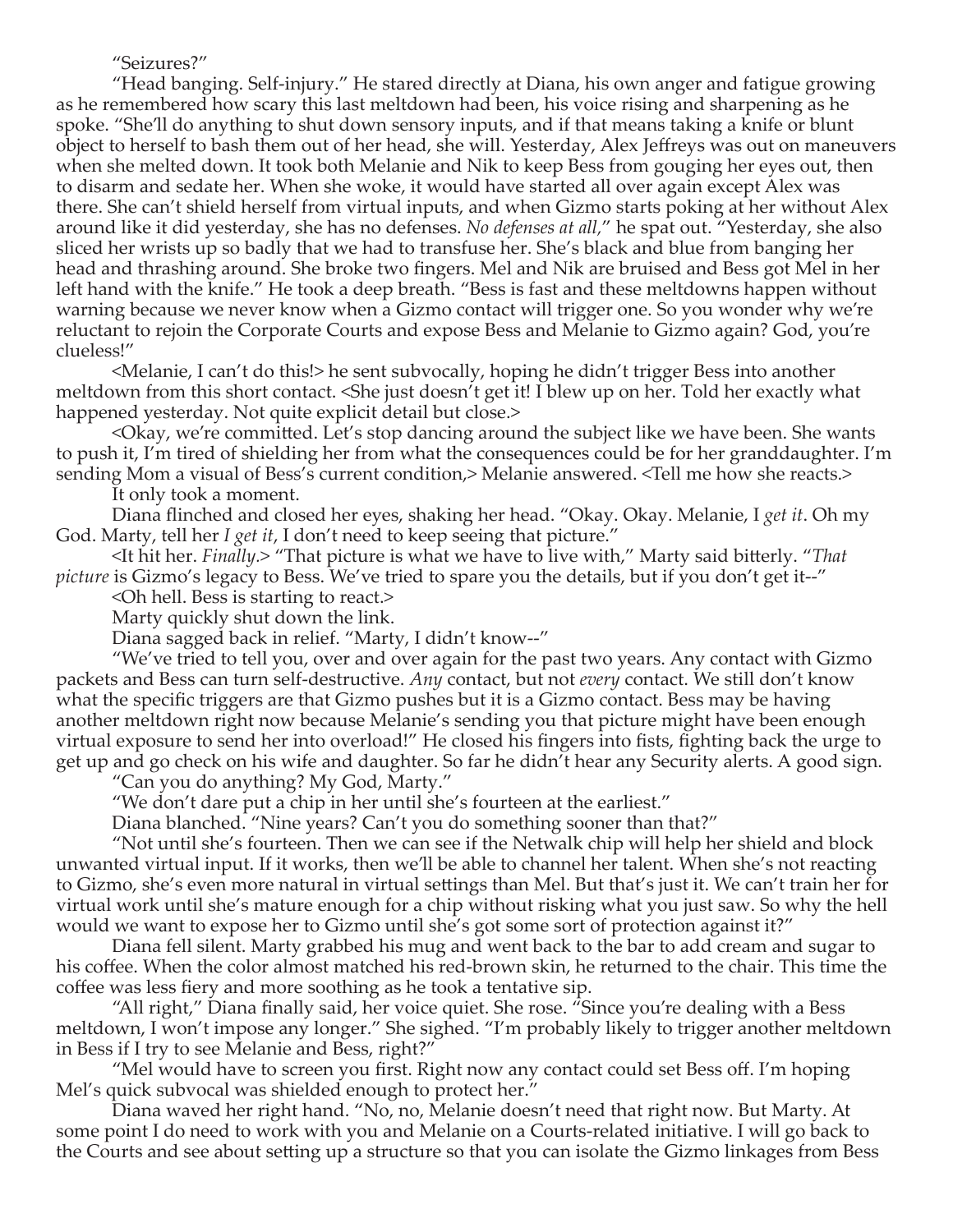and help us with this project." She half-smiled. "I guess I can pick up that much of a clue." She picked up her tablet and headed for the door. "See you later."

*That easy?* He rose to shake Diana's hand in farewell. "Thank you," he said, relieved.

Diana studied him. "I've got Sarah yelling at me to stop being an idiot. She was horrified by that picture, and--Bess projects very well to Sarah in this close proximity. Sarah *feels* Bess's overload. And--well--I hope you're right about Bess and the chip. Because if not--"

"She's our daughter and your granddaughter, no matter what." He didn't want to think about what Diana might be suggesting.

"Understood. Give my regards to Melanie and Bess." Diana turned and walked out of the family room. Marty gulped down the rest of his coffee and took three deep breaths. Then he left the room, heading for their suite.

Today was going to be one hell of a long day.

#

*Meet me @20:00 in Wing A conservatory. Time we talked. M.*

Alex Jeffreys frowned at the text from Do It Right International president Melanie Fielding. *Time we talked* could mean a lot of things, and not necessarily what he hoped. Ever since Bess Fielding had been called off of station management at DIR 3 to assume her role as North American DIR president and manager of the Netwalker Sarah Stephens, he'd been waiting to hear what would happen next. Because of his past role in helping Bess recover from sensory overloads before she got her chip, he'd expected to have a position working at her side for the rest of their lives. Bess had expected that, too. They'd--pretty much planned a future around those certainties.

But when Bess became a Netwalk host, the rules suddenly changed in ways that no one had bothered to tell the two of them before. Sarah was a primary Netwalk predator, and no one was certain of how well the transition from her first host to Bess would go. This was the first transfer of Netwalker from host to host, which made the situation more delicate. And since Alex carried a Netwalk chip himself, in preparation for hosting the digital personality of Do It Right's black ops manager Nik Morley when he died, the powers that governed Netwalk placement overruled what he and Bess had assumed would always be the case. He was potentially attractive to Sarah, and given that his father Liam was tied up in weird Gizmo links even after he should have been dead as a Netwalker, that made Alex a risk to both Bess and Sarah.

No contact for a year. It still felt funny not to have Bess nearby. He and Bess hadn't talked much about their virtual and physical linkage, but he had depended on the contact between them as much as she did. Bess kept Alex connected to a world where he wasn't just a virtual--and sometimes real--assassin. This past year away from her, he'd found himself detaching from people more than he liked--if it hadn't been for Don and Sophie, he'd be further isolated.

*You'll have to watch out for that,* Nik had warned him. *Ange and Sophie kept me connected and centered. But you'll still have those shadow nights. When you start having nights without the shadows haunting your dreams and you're not in a relationship--you're getting too calloused.*

He'd had fewer nightmares lately. Being alone was starting to feel good.

Not a good sign.

But maybe now they'd let him be around Bess again. Then that feeling would change.

*Don't count on that possibility. Focus on what's happening now.* Pragmatic realities. But part of him still hoped.

Right now he had to hustle. He had just enough time to make his way across DIR 3 to Wing A. If he took a couple of shortcuts, he might be able to get there first, before Melanie. Alex acted instinctively, ducking into the first maintenance corridor he came to. Besides, he needed the practice. Better to stay familiar with what the air and textures of the hidden corridors and air ducts felt and smelled like when there wasn't an emergency. Remaining sensitive to those changes was especially important in a space station, where he might have to make his way in darkness, changed gravity, or vacuum. Plus he was an independent check on station viability. *If the maintenance corridors smell clear and test clean, the station's clean,* was one of Bess's aphorisms, learned under Jennie Spenser at Tranquility Base.

After serving as Security under other station managers, he had to appreciate Bess's approach more than ever.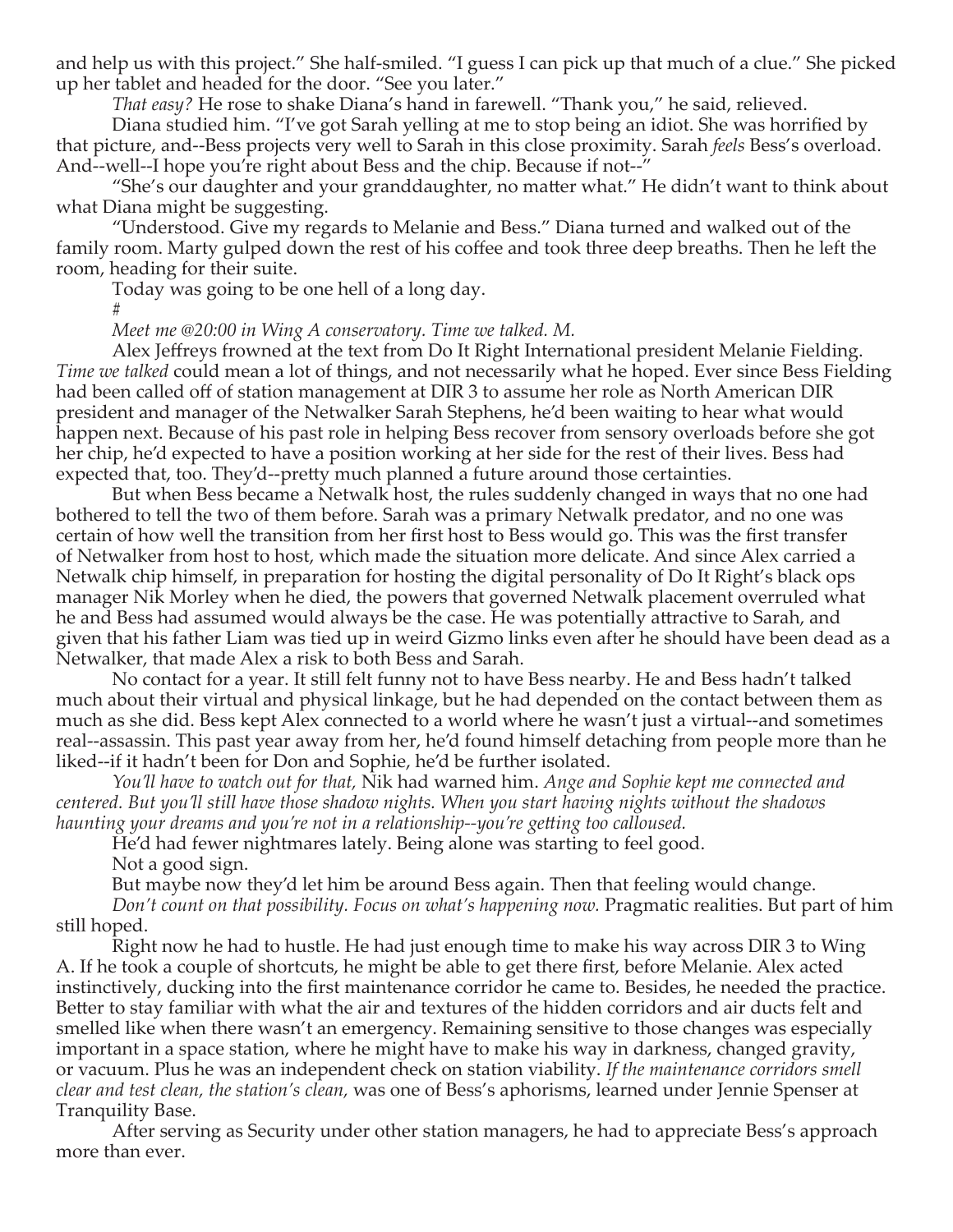Alex slipped into the Wing A conservatory at 19:53. A quick blink scan showed him that Melanie was already there, waiting on the far side.

<Taking the short way to try to beat me to a meeting again, I see,> she subvocaled.

<It's what I do.> Rather than take the regular paths, he glided into the hidden routes he'd crafted through the forest. Wing A was a Pacific Northwest rain forest, running through a wet winter cycle. *Just like home.* Except this was home now.

The path he chose took him right to Melanie's bench. She smiled as he twisted under the leafless elderberry bush and stood up on the main trail, brushing a few twigs off of his uniform. "You've always liked playing in the brush."

"I have, haven't I?" He sat on the other end of the bench, feet down flat, weight mostly on them, not fully relaxing.

She mirrored his position, sitting up and shaking his head. "Yes, and Bess went in right after you. The two of you were worse on snow."

"Yeah." He stared ahead. No use delaying, he was going to have to ask. "How is she doing with--*her*?"

"Bess and Sarah appear to be getting along quite well as host and Netwalker, thank you." Melanie looked away from him, then looked back. "Better than Sarah did with Diana. Now that we've got that fixed, it's time to get you back to Bess's side. Gizmo is stirring again. And from what Sarah is telling Bess--this could be a monster coming at us."

"A monster? Like what?"

"Like multiple copies of Gizmo descending on this planet to create more Disruptions," Melanie said. "We think it may be a possibility." She hesitated, and he could tell from the way she chewed on her lip that something more concerned her. Chewing her lip was one of Melanie's tells.

"What else?"

Melanie startled. "What--yeah. You notice things. You've always noticed things. Okay. What else? The 'what else' is that the remnant of your father appears to be part and parcel of what is going on. Given that you and Don seem to be the best at keeping him under control and out of things--who better to be at Bess's side?"

"Is this a DIR 1 situation?" Bess's first month as a station manager had been marked by an attack by Gizmo-driven bots on DIR 1. Melanie had reacted by sending Bess all of her crèche-kin as support staff. It'd been a good crisis solution simply because of the links they'd evolved over the years of working and training together--but all of them had other primary assignments that ranked as a higher priority than keeping their crèche cohort together after training. It took extraordinary events like the DIR 1 bot attack to bring them together for long.

"It's worse than that," Melanie said. "The last one was a localized bot. This one--" she swallowed hard. "This one, there appears to be a flotilla of *something* headed this way. No idea of size or numbers yet. The High Space Coalition is gearing up for defenses, and that includes Netwalkers. You, Bess, Don and Sophie are some of DIR's best operatives and managers in space settings. It makes sense to have you lead our part of the space defense against--whatever this is."

"How reliable is this information?"

Melanie grimaced. "If I had a more definite indicator of potential danger, it'd be easier to set up a coordinated world-wide defense system. That's going to be part of your job, to get that data together and put together in a nice little sales package. If we have the time."

Alex nodded. *That explains Don and Sophie.* "Any other crèche-kin to be part of this operation? Phil Jansen would be a good compliment to Don and Sophie for preparing our propaganda."

Melanie winced at his use of the word *propaganda*.

Alex continued before she could speak an objection. "And she's not crèche-kin, but Jennie Spencer as daily ops manager for Bess so she can focus on tracking down that flotilla and coordinating project response would be a good assignment. If Jennie will come out of retirement, that is."

"I've already talked to her about it," Melanie said. "And as for Phil and his *propaganda*--" Her stress of the word carried a wry twist, "well, as soon as I can do the behind-the-scenes negotiation to get him off of Tranquility Base without attracting too much attention, he'll be part of the team. Not sure about the others from DIR. I can try to get Chris from Stephens. I haven't talked to Andrew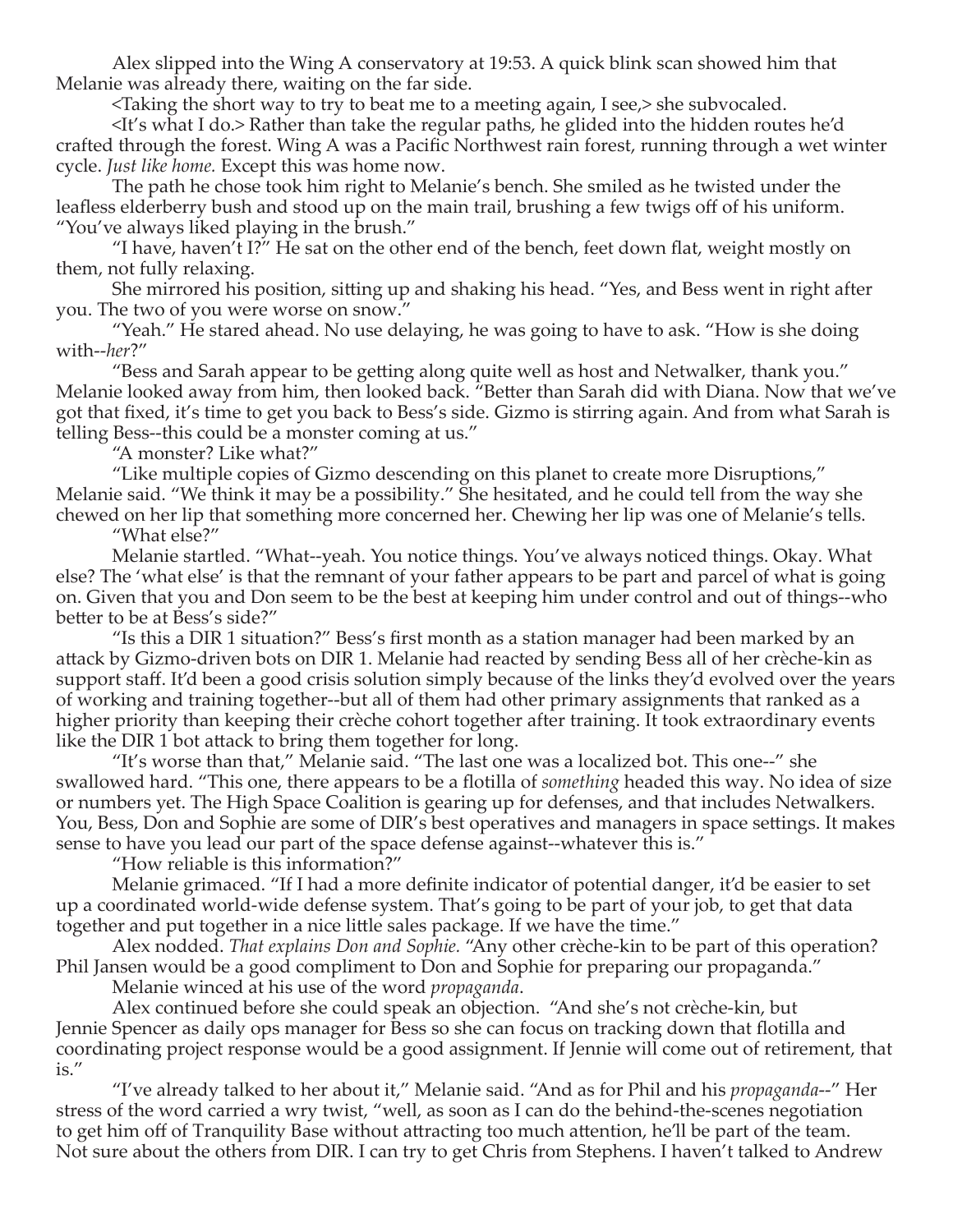about releasing her to us yet but I know my brother is not happy with the initial reaction to this information in the Courts. But Chris isn't freelance, and Andrew has her assigned to a high-level project at the moment."

"I hope we can get her. She runs excellent com linkages that can't be beat."

"Which is why Andrew is trying to get her extracted and contracted to us on special assignment. But he has to dance around Richard because the project's his baby, and he wants his sister on it bad. We have to be careful because Andrew and Richard don't see eye-to-eye at all on anything related to Gizmo. Chris agrees with their father, which means Richard's especially touchy about Andrew pulling her off of his pet project."

"Richard's bought into Gizmo's worldview wholesale," Alex agreed. "But can't your brother dump him out of the company?"

Melanie shook his head. "That's the devil's bargain Andrew made to stay in the Corporate Courts. Richard as primary link to the Courts. However, our plan may be sufficiently attractive to Richard that he'll ignore the Gizmo elements and put Chris on the team just so Stephens Rec has a hand in the goings-on."

"So what's the timeline? Where do we go from here?"

"Bess is still Earthside, as are Don and Sophie. We'll go down to meet up and do the big briefing. Then we ship you all up, to High Space One."

"High Space One? The near-earth asteroid station?"

"None other." Melanie gave him a sideways look and a half-smile. "Ever wanted to break in a new station? Now's your chance."

*High Space One.* The High Space Alliance's first group station in lunar orbit, based on a nearearth asteroid further out than any human had been before, using an old plan from NASA. "We're the shakedown staff?"

"None other. Which is why we should be able to get Chris from Stephens."

"Does Bess know about the details of this assignment yet?" He didn't think so, at the very least she'd had slipped him a slow text if she knew, slow to comply with her own restrictions, but enough to share a private glee.

"She suspects. But I needed to get things settled here first and confirm your assignments before I could send you down."

*Space.* A thrill ran through him. And space with Bess.

"Don't grin so hard," Melanie said. "It took serious negotiation to put even these little pieces of my dream team together." But she was still smiling wryly. Then her face turned serious. "Just keep in mind that we're dealing with Gizmo. And when it comes to Gizmo, what you see isn't what you'll get."

"I know. But still--gotta admit, this is an exciting prospect."

Melanie half-smiled again. "I can just imagine what it's going to look like once you kids get rolling. I'm jealous. But somebody has to hold things together Earthside." She stood. "We leave for Earth in two hours. Enough time for you to get your gear prepped for shipment?"

"I can do it in less than an hour."

"Nik's trained you well." She came over to Alex and reached up to gently pull his head down while she stood on her tiptoes to kiss his cheeks, something she hadn't done since he was a teen. "Take care of my girl, Alex. Sometimes she's too much like me when she gets on the trail of a challenge. Keep her safe. Please. You can when no one else is able."

"I'll keep her safe," he promised.

"More may ride on this you think." Melanie sighed and dropped back down flatfooted. "See you in two hours."

"Two hours." He watched Melanie leave. Then, carefully, he headed back through the forest taking a different path which led him to a hidden maintenance corridor that let out closer to his quarters.

*Breaking in a new station, with Bess and the others.*

High stakes involved if they had a flotilla of Gizmos coming at them. But still, he couldn't help but grin.

This had been the situation they'd spent their lives training for. He knew it, deep in his bones.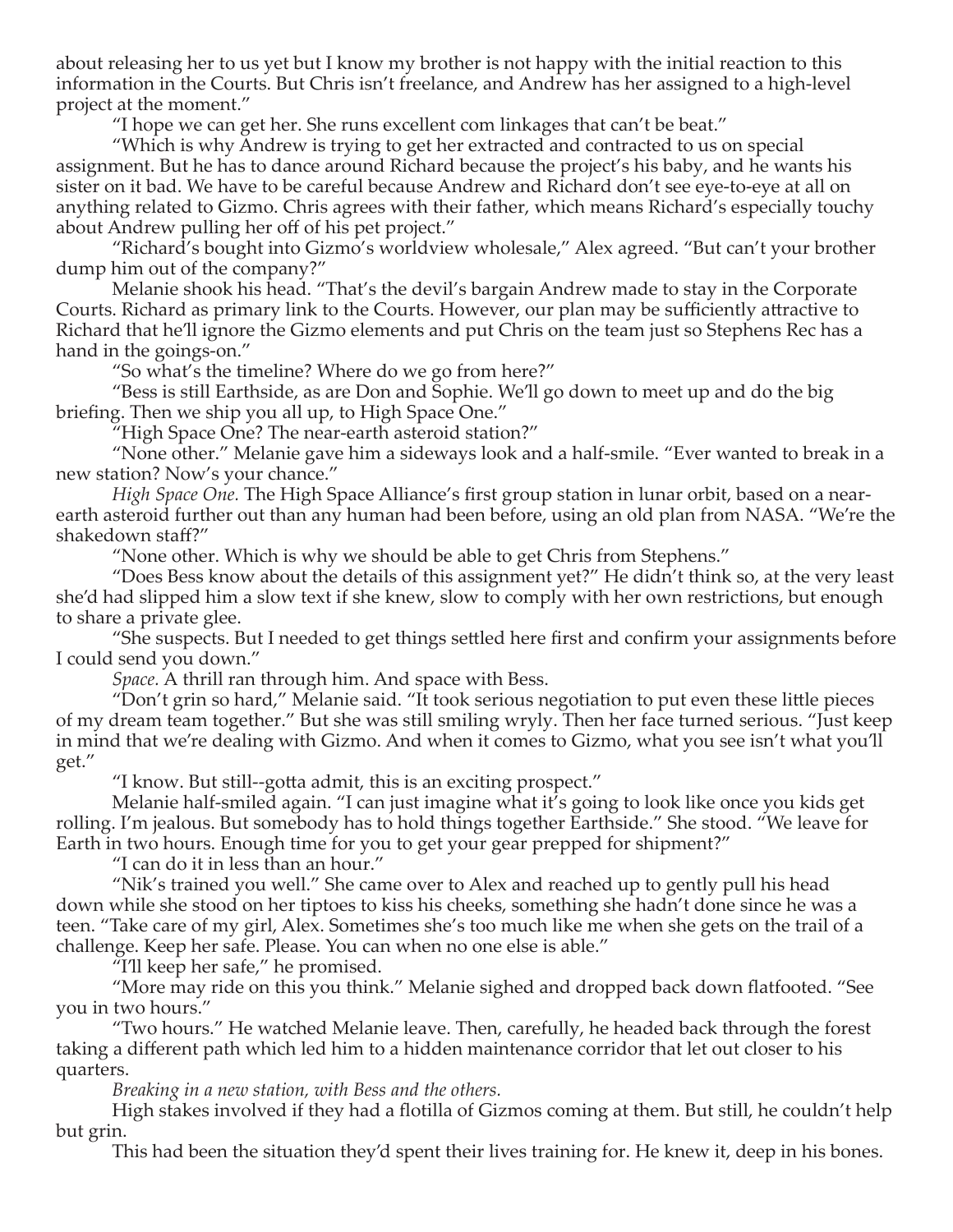#### *And we'll solve it. No question.*

Back at his quarters, Alex grabbed an old purple vinyl stuff sack that had been amongst the items Bess had left behind after her reassignment to Earth. It was just part of a small collection of things she'd told him to bring down the next time they met.

*No more exile.* And that felt good. THE END *Author's Notes:*

*So hello, with these three little vignettes I've managed to put together some planning pieces for both NETWALK'S CHILDREN and NETWALKING SPACE. I love it when a cunning plan actually works! Now I have to plot and write those books.*

*When I first started writing these Netwalk stories back in the 90s, Sarah and Andrew were completely bad news, irredeemable. However, what fun is that? Interestingly, while Sarah and Andrew are becoming more positive characters, Diana is edging into difficult territory. Hers is more the story of someone who started out with good intentions, but over the years her actions shifted until what she does no longer fits what she once believed. At first, when I wrote Diana going completely bad in NETWALKING MARS (what will now be NETWALKING SPACE), I attributed it to outside control (non-Gizmo, as Gizmo didn't exist in that world yet). Then I decided that it was living with a contradiction in her head that twisted Diana, because Diana ultimately is not comfortable with the concept of Netwalk and personalities continuing to exist after their bodies die. That affects her relationships with both Sarah and Will as Netwalkers.*

*Furthermore, as I worked on NETWALKER UPRISING, I realized that Diana, like her mother Sarah, is a politician at heart. She didn't start out that way (unlike Sarah, for whom the rough and tumble of political life dominated most of her existence, both in the flesh and as a Netwalker). Was it Sarah's influence over thirtysome years as joined Netwalker and host, or Diana's own tendencies? As this take shows, I explored Diana's shadow side a bit more with these story segments. But all Sarah's descendants have a love-hate relationship with politics. Some just engage with politics more than their other relatives.*

*Melanie and Bess are not politicians and never really become engaged in politics outside of corporate life. Another difference is that while Diana and Sarah would and did sacrifice their children to some degree to attain their goals, Melanie made a different choice in NETWALKER UPRISING and Bess probably will as well, because she is more like her mother than her grandmother or great-grandmother. Sarah and Diana have a dynastic view of the family influences in Do It Right and Stephens Reclamation, while Melanie and Bess are more concerned with making things work right and keeping those they love safe. The question then becomes, which perspective ends up dominating in the long run? That's a card I'm going to have to palm for now.*

*This time around I wrote the stories from the male perspective. This was part of the plan all along (after all, at some point the boyfriends/beloveds interact with the mothers of those they love!). I've written both Marty's and Alex's voices in past stories, but getting into Will's head took some time and careful thought. He really is one of my favorite fun minor characters, whether in Netwalker form, where he indulges his love of snowboarding and poking fun at himself as a wise sage by appearing as a Buddhist monk; or in his physical form, where he is active and designing new electronic devices up until his death, even as cancer debilitates him and begins to take him down (and yes, he is killed by Sarah in NETWALK). I had to find a voice that remained true to Will's whimsical nature but still could be serious and detailed. He mourns the loss of contact with Diana, because she struggles with the concept of his virtual existence. He regrets that she refuses the prospect of joining him as a Netwalker.*

*Marty is--Marty. He is Melanie's rock, her support and base, her lover and lodestar in a world that changes quickly. Even when I first wrote him back in the 90s he was this way, slow to anger, except when his family is threatened. Like Will, he's a research geek, and one thing that has changed during Will's transition to Netwalker status is that when Will's host is close enough for good virtual contact, Will and Marty get together to brainstorm cool new tech toys. They're both makers and creators, and when the two of them get together on a project…watch out! The results are not likely to be what you expect.*

*Even though I'm familiar with Alex's voice, he told me in this story that he needs Bess as much as Bess needs him. I'd been edging toward that realization in other short stories, but this story is the first time he flat out expresses that need. Alex is a reluctant assassin, but he has that cold hard side that does what is needed when it is needed. The shadow of his father pokes at him on a regular basis, and it's only the experience he gained from years of buffering Bess from Gizmo that helps him throw off Liam's influence. That and the*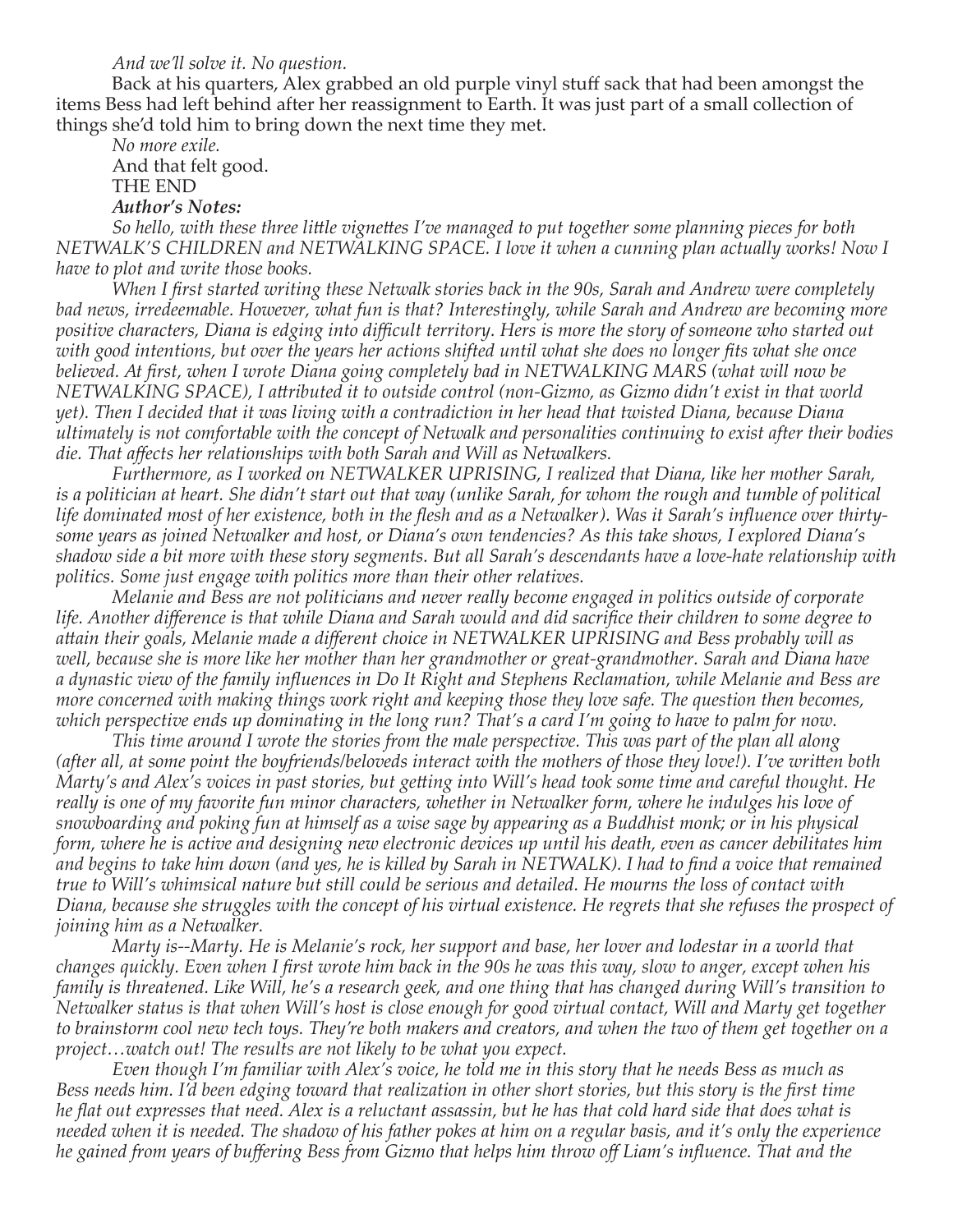*attentive rearing within Do It Right, where he and his brother Don were pretty much raised as members of the family by Marty, Melanie, Nik and Angela, at least when they were not actively engaged with their crèche cohort--which that also is something new that popped up when writing this particular segment.*

*Nik Morley, however, has much more influence on Alex than Marty. And it is Nik who teaches Alex how to deal with Liam's shadow in his life. Security is Alex's life and Alex's choice. Alex's virtual avatar is*  based on variants of Michael the Archangel images, and he often visualizes himself as Bess's Archangel when in *virtual. He is Bess's defender and will be Bess's defender as long as he is able.*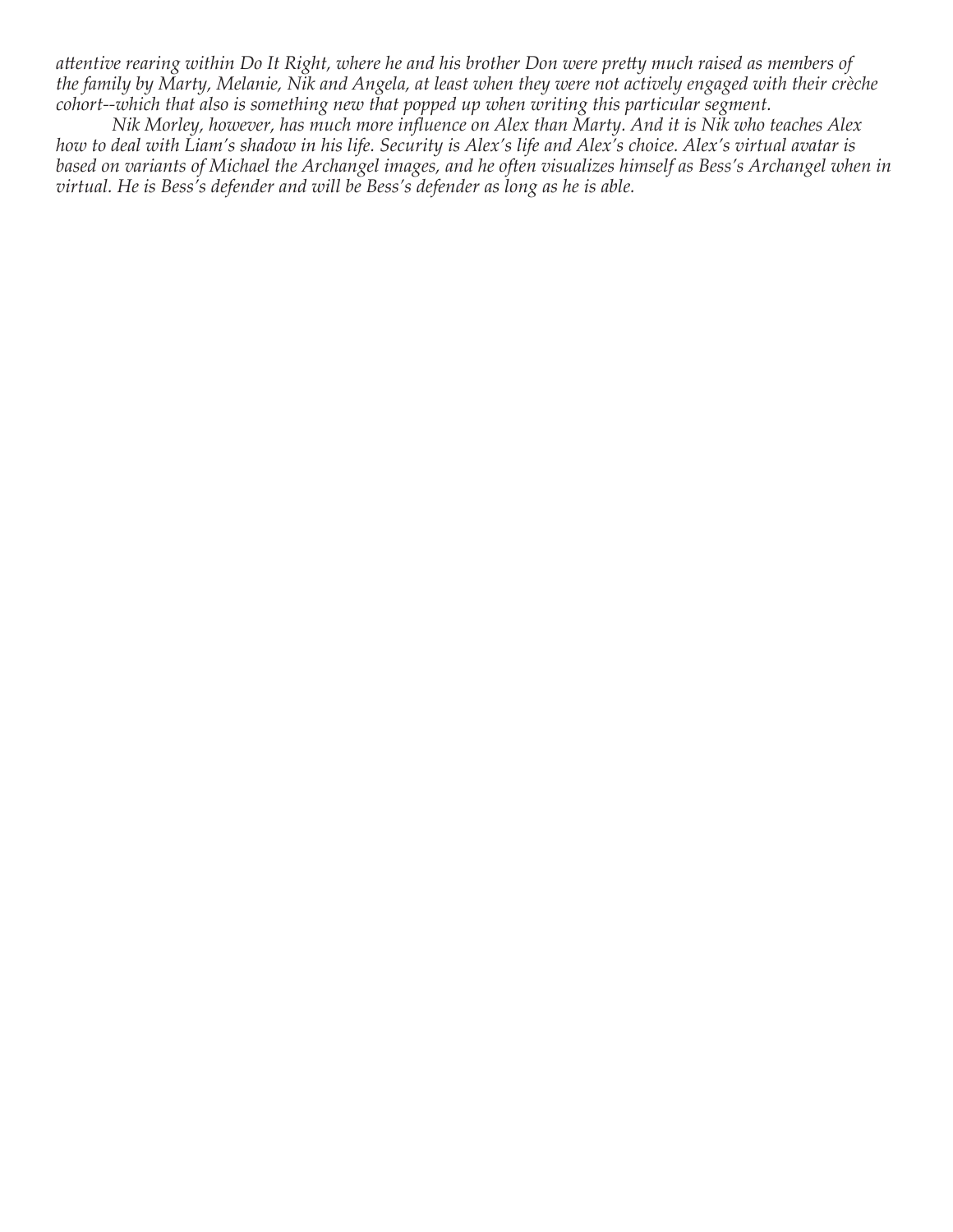## **Published books and short stories Netwalker Sequence titles currently available:**

*Netwalk Tranquility Freeriders*

### **Coming Soon:**

*Netwalk: Expanded Edition* (2013) *Netwalk Foundations: Problems at the Andrews Ranch* (2013) *Netwalk's Children* (2013-2014) *Netwalking Space* (2014)

Short stories and other pieces related to the Netwalk Sequence can be found on Peak Amygdala at http://www.joycereynoldsward.com. Regular bimonthly short stories and world-building vignettes can be found for free as part of the Netwalk Foundations section of Peak Amygdala.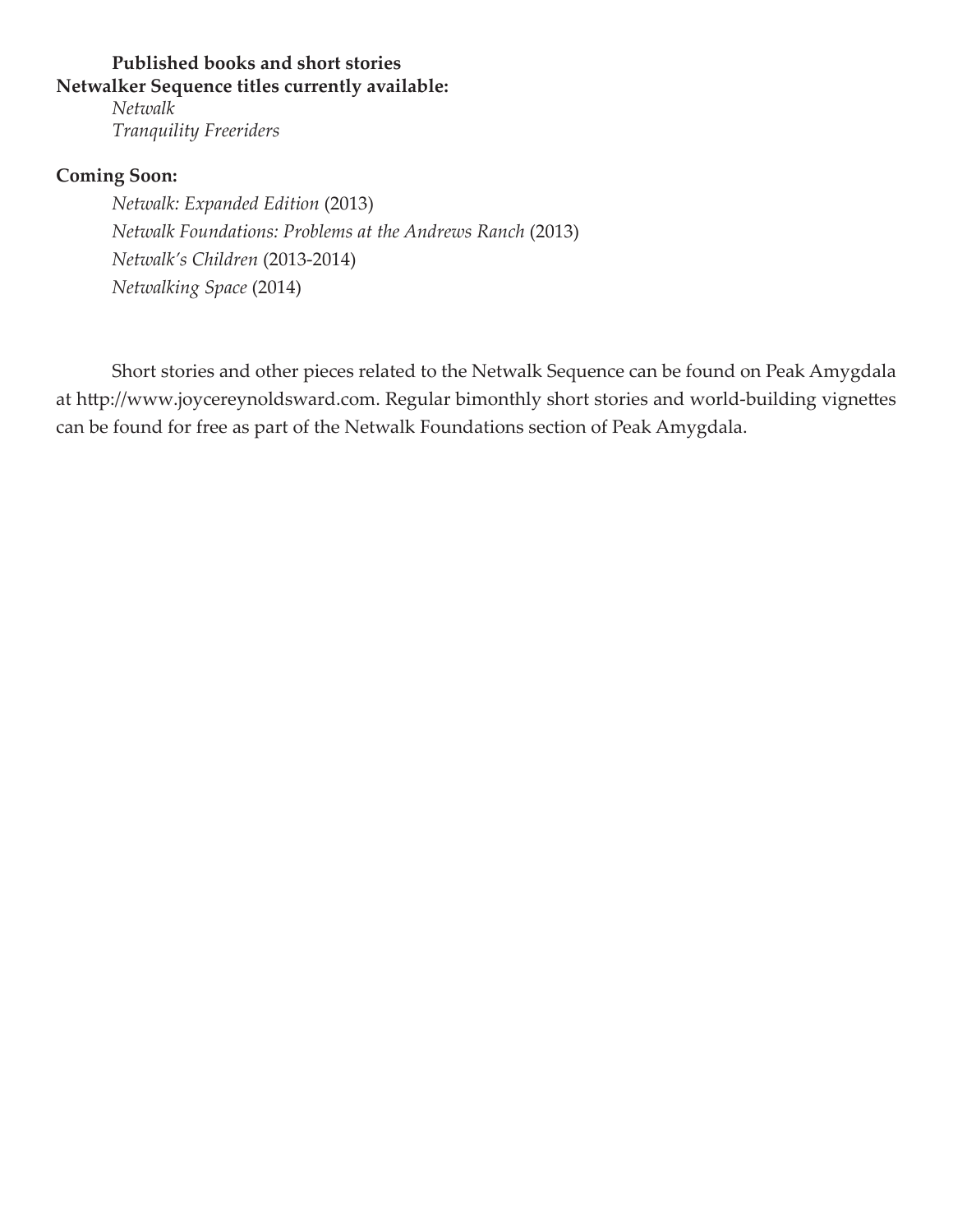### **About the Author**

Besides writing, Joyce Reynolds-Ward is a skier, horsewoman, and special education teacher who lives in Portland, Oregon with her husband and son. Other recently published works include "Beer Goes to War" in How Beer Saved the World, "River-Kissed" in EPIC anthology finalist River, as well as publication in Gears and Levers 1, Gobshite Quarterly, White Cat, Nightbird Singing in the Dead of Night, and other publications.

Inquiries about graphic novel or game development are encouraged and should be directed to Joyce through her website.